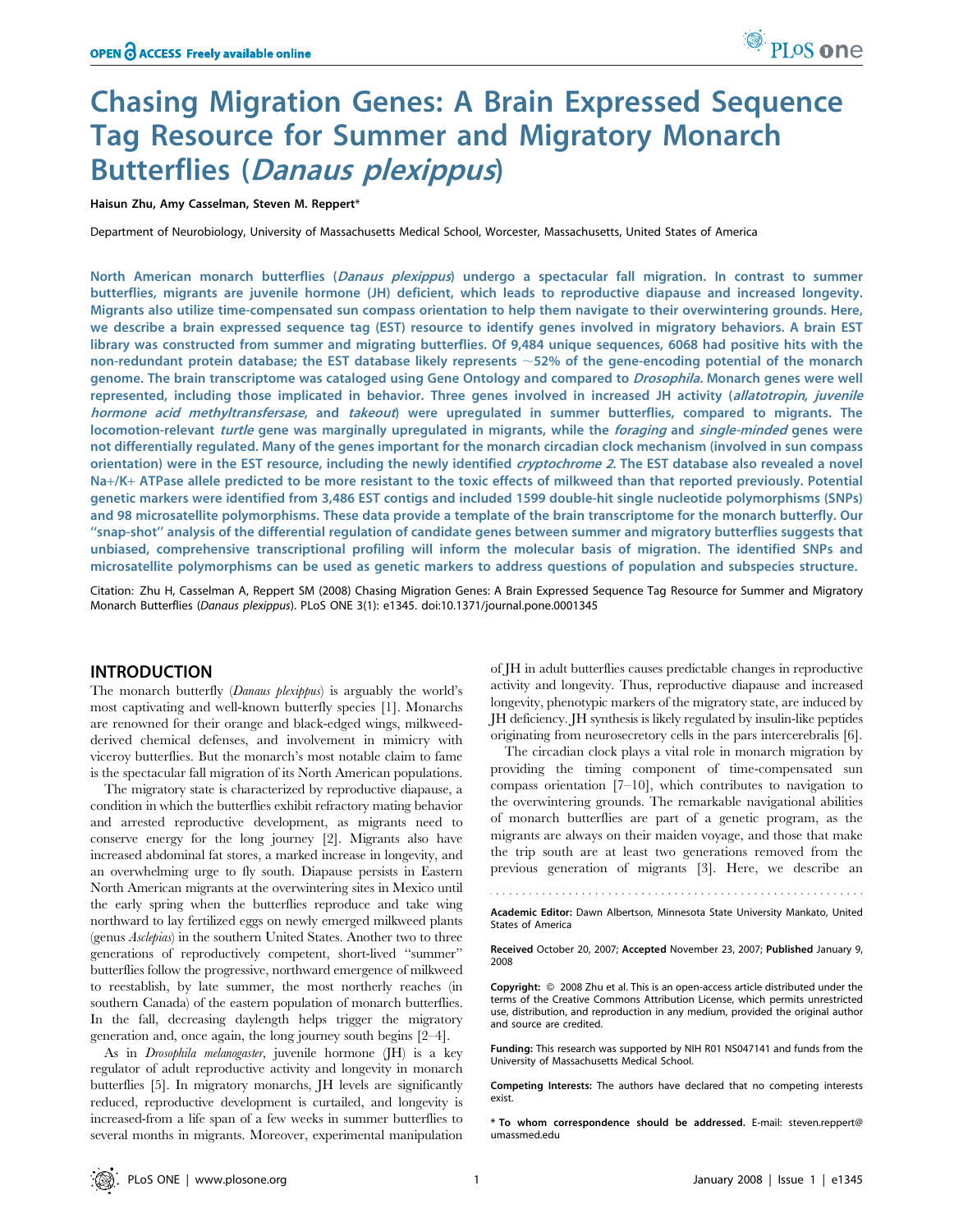| State*       | Capture date      | $#$ Males | $#$ Females | Total |
|--------------|-------------------|-----------|-------------|-------|
| <b>MA</b>    | August 11, 2004   | 19        | 17          | 36    |
| MA           | August 12, 2004   | 20        | 19          | 39    |
| МA           | August 14, 2004   | 20        | 21          | 41    |
| MN           | September 5, 2004 | 10        | 29          | 39    |
| <b>MN</b>    | September 6, 2004 | 20        | 21          | 41    |
| MN           | September 7, 2004 | 30        | 10          | 40    |
| TX           | October 19, 2004  | 20        | 20          | 40    |
| <b>TX</b>    | October 20, 2004  | 8         | 14          | 22    |
| <b>Total</b> |                   | 147       | 151         | 298   |

 $\ddot{\phantom{a}}$ doi:10.1371/journal.pone.0001345.t001 expressed sequence tag (EST) resource, as a tool for ultimately identifying genes involved in migratory behaviors, as well as in other aspects of the biology of monarch butterflies.

# RESULTS AND DISCUSSION

### Monarch brain EST database

Nearly 300 monarch brains were collected from a mix of summer reproductive animals and fall migrating animals (Table 1) to create a cDNA library (average insert size 1.7 kb). Library clones were sequenced at the 5' ends to create the brain EST database. The average read length was 741 base pairs. Out of 21,212 sequence reads, 19,498 were classified as ''clean'' sequences (GenBank accession numbers EY255129–EY274705) (Dataset S1). These were assembled into 3,486 contigs and 5,998 singlets, resulting in a total of 9,484 unique sequences (Fig 1A). The monarch butterfly EST Information Management Application (ESTIMA) can be found at: http://titan.biotec.uiuc.edu/cgi-bin/ESTWebsite/ estima\_start?seqSet = butterfly

| <b>Monarch Butterfly EST Sequence and Assembly Statistics</b> |       |
|---------------------------------------------------------------|-------|
| Total number of sequences                                     | 21212 |
| Clean sequences                                               | 19498 |
| Low quality sequences                                         | 962   |
| Short/empty inserts                                           | 402   |
| Filtered                                                      | 350   |
| Total number of unique sequences                              | 9484  |
| Singlets                                                      | 5998  |
| Contigs                                                       | 3486  |
| Total annotated sequences (nr)                                | 6068  |

B **Others\*** 1.9% **Possible non**monarch genes<sup>\*</sup> 4.8% **Vertebrate** 4.3% **Lepidoptera**  (butterflies, moths) 15.9% **Hymenoptera**  (bees, wasps, ants) 16.1% **Coleoptera**  (beetles) 25.8% **Diptera**  (flies, mosquitoes) 31.1% 9484 unique sequences 3416 **6068** non-redundant **113** *B. mori* **148** other insects 3155 2842 not annotated **313** ButterflyBase  $\overline{C}$ **\*Others**  Invertebrate 1.5% Misc. arthropod 0.2%<br>Misc. eukaryota 0.2% Misc. eukaryota **\*\*Possible non-monarch genes**  Plant 3.6% Bacteria 0.3%<br>Fungi 0.9% Fungi

Figure 1. Overview of the monarch brain EST database. A. Sequencing the monarch brain cDNA clones and assembly into contigs. B. Annotating the monarch EST database (described in text). C. The 6068 ESTs annotated against the non-redundant protein database are represented in the piechart according to the best matching sequences. doi:10.1371/journal.pone.0001345.g001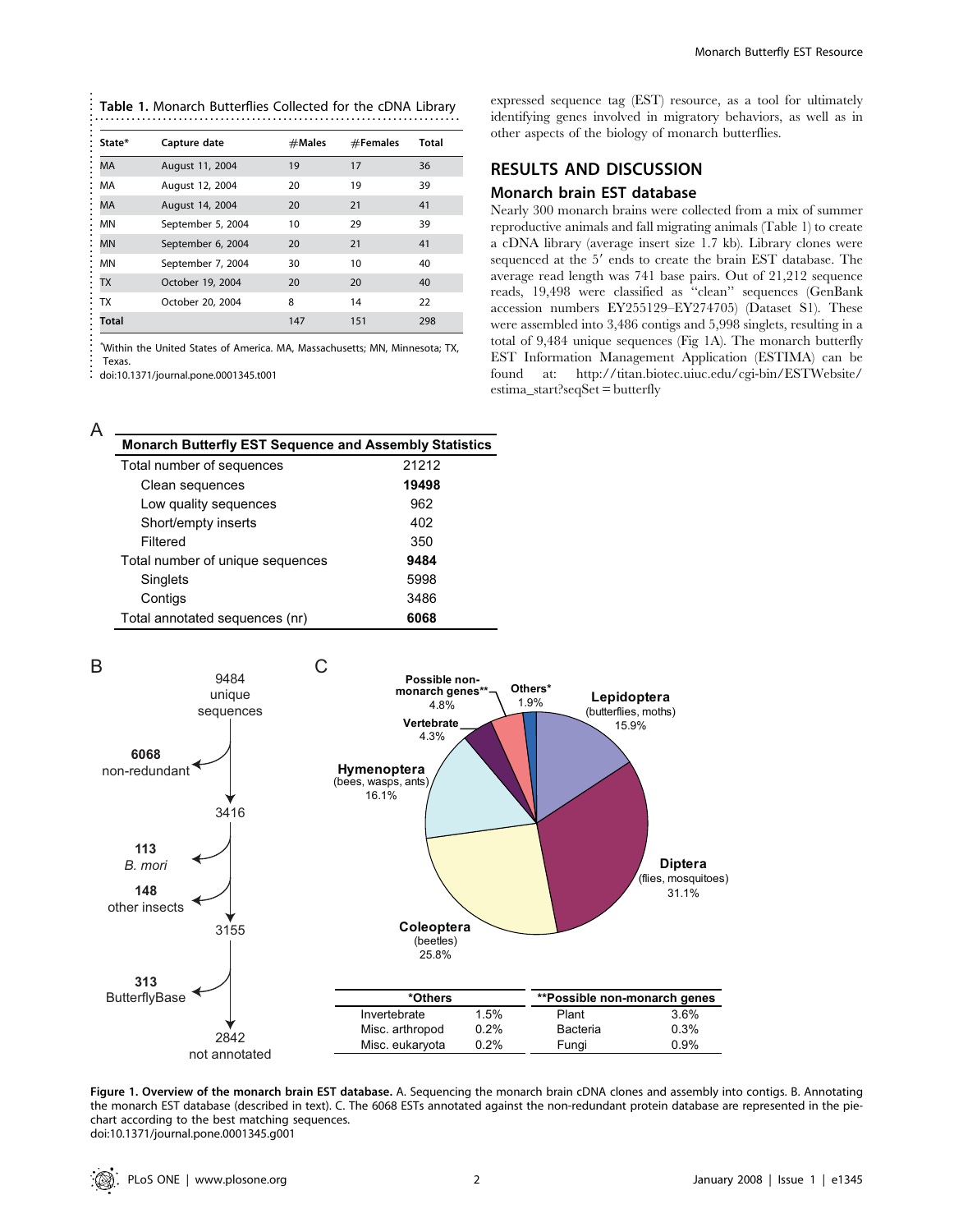### Database matches

The 9,484 unique sequences were compared to the non-redundant (nr) protein database (NCBI) using the BLASTX algorithm. Of these, 6068 matched an nr entry at  $E \leq 1 \times 10^{-5}$  (Fig. 1B). Nearly 16% of these sequences had a best hit among the Lepidoptera, but surprisingly 31% had a best hit within the Diptera (Fig. 1C). This discrepancy is likely due to the fact that many dipteran genomes have been sequenced, and the only lepidopteran genome available is that of the commercial silkworm Bombyx mori. The annotation also revealed a small number of sequences that are similar to plants. These are mostly likely due to pollen contaminants in the brain dissections. In addition, a small number of bacterial and fungal genes were identified; these probably represent parasitic infections of some of our summer butterflies. Three sequences with similarity to Nosema species were discovered in the annotation. Nosema is known to be an infectious microsporidian in Lepidoptera [11].

Of the 3416 ESTs that did not have a match with the nr database, 113 had at least one match with the B. mori UniGene database  $(E \le 1 \times 10^{-5})$ , and 148 had at least one hit with one or more of the following protein databases (NCBI): Tribolium castaneum, Flybase, Apis mellifera, and Anopheles gambiae. Of the remaining 3155 ESTs, 313 had a hit with the ButterflyBase v2.9 (Consortium for Comparative Genomics of Lepidoptera; http://heliconius.cap.ed. ac.uk/butterfly/db/index.php) (Fig. 1B). The ButterflyBase database used for the search includes EST sequences from 20 lepidopteran species, excluding B. mori. To determine if the remaining 2842 sequences with no matches have the potential to encode proteins, we used the OrfPredictor web server (https:// fungalgenome.concordia.ca/tools/OrfPredictor.html; [12]). A total of 2563 ESTs (90%) were predicted to contain an ORF of 30 amino acids or longer, and 2473 (96%) of these were encoded on the plus strand, which is expected as the library was directionally cloned. Many of these non-annotated ESTs may represent genes unique to butterflies, the butterfly family Nymphalidae, and/or monarchs.

### Number of genes

Our EST database likely represents a large portion of the geneencoding potential of the monarch genome. After the sequences similar to plant, bacterial, and fungal genes were removed from the unique sequences tally, 9024 monarch sequences still remain. The unique sequence tally may be a modest overestimate  $(\sim 20\%)$  of the actual number of monarch genes in the database, however, because assembly into contigs is not perfect [13]. Using a conservative estimate of 7219 unique genes, our database could represent  $\sim$ 39% of the monarch protein-coding sequences, compared to the B. mori genome (18,510 genes predicted; Table 2). Yet, the monarch butterfly has the smallest genome of the lepidopterans examined (based on 59 lepidopterans from Animal Genome Size Database http://www.genomesize.com [14]), and is more similar in size to that of the mosquito A. gambiae, which is predicted to contain 13,683 genes (Table 2). Therefore, compared to the mosquito genome, our EST database could represent  $\sim$  52% of the genes in the monarch genome. Furthermore, as our EST database is based on a brain library, it is likely that our EST database represents more than 52% of the genes expressed in brain.

### Functional annotation

Putative functional roles of the 6068 genes were analyzed by Gene Ontology (GO) annotation and compared to the Drosophila annotation (Table 3). The number of genes in the GO groups under Molecular Function and Biological Process was well represented in monarch EST resource. There were 148 genes grouped under behavior, which included 51 genes involved in

| Table 2. Genome Sizes and Predicted Protein Coding Gene |
|---------------------------------------------------------|
| Numbers from Insect Genomes                             |
|                                                         |

|                         | <b>Genome Size Based</b> |                    |
|-------------------------|--------------------------|--------------------|
| Organism                | on C-value               | <b>Gene Number</b> |
| Bombyx mori             | 509-518 Mb               | 18,510             |
| Drosophila melanogaster | 117-176 Mb               | 13,854             |
| Anopheles gambiae       | 264 Mb                   | 13,683             |
| Apis mellifera          | 166-342 Mb               | 10,157             |
| Tribolium castaneum     | 196-205 Mb               | 9,132              |
| Danaus plexippus        | 284 Mb                   |                    |

C-values are from Animal Genome Size Database [14]. The estimated gene numbers are from [50] for B. mori, [51] for D. melanogaster, [52] for A. gambiae, [53] for A. mellifera, and http://www.bioinformatics.ksu.edu/BeetleBase/ index.shtml for T. castaneum.

............................................................

Note: The Honeybee Genome Sequencing Consortium believes that their gene number is an underestimate.

doi:10.1371/journal.pone.0001345.t002

learning and memory, 74 genes involved in locomotor activity, and 8 genes involved in visual behavior.

# Using the EST database as a tool to investigate migration

Previous studies have focused on the physiological (e.g., reproductive diapause, increased longevity, cold tolerance, fat body hypertrophy) and behavioral (e.g., directional flight) aspects of monarch migration [2–4]. We are interested in expanding this knowledge to the molecular level, and the EST database is a powerful tool, as it will allow us to utilize microarray technology to identify candidate genes involved in all aspects of migration, with emphasis on those involved in migratory behavior.

As a prelude to microarray studies, we used a candidate gene approach, along with real-time polymerase chain reaction (qPCR), to evaluate potential differences in gene expression between summer and migratory butterflies using whole head homogenates. We examined the expression of four genes identified in the EST database that are involved in JH activity. The four genes are allatotropin, a neuropeptide that can stimulate JH synthesis in the corpora allata [15]; juvenile hormone acid methyltransferase, the enzyme that mediates the final step in JH biosynthesis [16]; takeout, a potential JH binding protein that is an output gene of the circadian clock and is implicated in feeding homeostasis [17]; and juvenile hormone epoxide hydrolase, an enzyme involved in JH degradation [18].

Consistent with increased JH activity in summer butterflies, allatotropin, juvenile hormone acid methlyltransferase, and takeout were each up regulated significantly in summer animals, compared to migrants (allatotropin and juvenile hormone acid methyltransferase,  $p<0.001$ ; takeout,  $p<0.01$ ) (Fig. 2). The levels of expression of the *juvenile hormone epoxide* hydrolase gene were not significantly different between migrants and summer monarchs  $(p>0.05)$ , however. It has been reported that flight may help keep JH levels low during migration by enhancing JH degradation through the activity of JH esterase [19], which was not represented in our database.

We also examined the expression of the EST-identified monarch homologs for three genes involved in locomotor behavior, foraging, single-minded, and turtle. The foraging gene encodes a cyclic nucleotidedependent protein kinase that was of particular interest because it has been shown to induce foraging behavior in bees [20], and some of the navigational activities of foraging bees resemble those of migratory monarchs (e.g., use of time-compensated sun compass orientation). The single-minded gene encodes a PAS-containing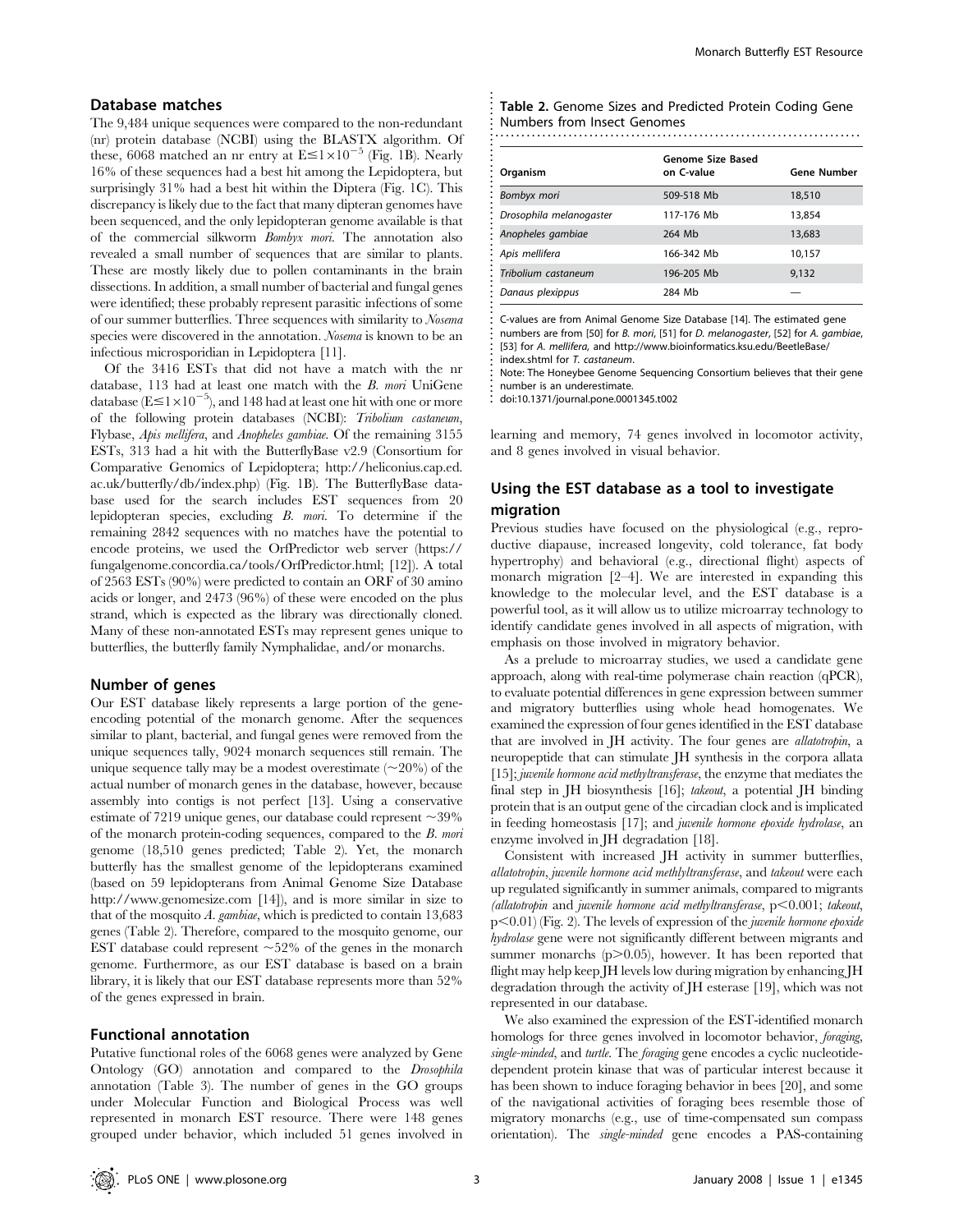Table 3. Gene Ontology for Annotated Monarch Genes

| <b>Gene Ontology Terms</b>                        | Danaus<br>Plexippus | Drosophila<br>Genome<br>(FlyBase) |
|---------------------------------------------------|---------------------|-----------------------------------|
| <b>Molecular function</b>                         | 4158                | 8849                              |
| antioxidant activity (GO:0016209)                 | 22                  | 34                                |
| auxiliary transport protein activity (GO:0015457) | $\overline{2}$      | 6                                 |
| binding (GO:0005488)                              | 2565                | 2474                              |
| catalytic activity (GO:0003824)                   | 2120                | 3299                              |
| chaperone regulator activity (GO:0030188)         | 1                   | 1                                 |
| enzyme regulator activity (GO:0030234)            | 237                 | 269                               |
| molecular transducer activity (GO:0060089)        | 371                 | 515                               |
| motor activity (GO:0003774)                       | 45                  | 72                                |
| structural molecule activity (GO:0005198)         | 402                 | 405                               |
| transcription regulator activity (GO:0030528)     | 419                 | 609                               |
| transcription factor activity (GO:0003700)        | 147                 | 300                               |
| translation regulator activity (GO:0045182)       | 72                  | 83                                |
| transporter activity (GO:0005215)                 | 545                 | 650                               |
| <b>Biological process</b>                         | 4097                | 7393                              |
| biological adhesion (GO:0022610)                  | 216                 | 152                               |
| biological regulation (GO:0065007)                | 1119                | 1455                              |
| cellular process (GO:0009987)                     | 3626                | 4953                              |
| developmental process (GO:0032502)                | 1192                | 2244                              |
| establishment of localization (GO:0051234)        | 1026                | 732                               |
| growth (GO:0040007)                               | 77                  | 130                               |
| immune system process (GO:0002376)                | 108                 | 197                               |
| localization (GO:0051179                          | 1206                | 1074                              |
| locomotion (GO:0040011)                           | 7                   | 12                                |
| maintenance of localization (GO:0051235)          | 24                  | 23                                |
| metabolic process (GO:0008152)                    | 2816                | 3148                              |
| multicellular organismal process (GO:0032501)     | 1135                | 2366                              |
| multi-organism process (GO:0051704)               | 34                  | 209                               |
| pigmentation (GO:0043473)                         | 26                  | 68                                |
| reproduction (GO:0000003)                         | 373                 | 698                               |
| reproductive process (GO:0022414)                 | 86                  | 203                               |
| response to stimulus (GO:0050896)                 | 584                 | 975                               |
| behavior (GO:0007610)                             | 148                 | 452                               |
| adult behavior (GO:0030534)                       | 38                  | 108                               |
| chemosensory behavior (GO:0007635)                | 37                  | 169                               |
| feeding behavior (GO:0007631)                     | 5                   | 20                                |
| grooming behavior (GO:0007625)                    | $\overline{4}$      | 10                                |
| hatching behavior (GO:0035187)                    | 1                   | 1                                 |
| larval behavior (GO:0030537)                      | 17                  | 29                                |
| learning and/or memory (GO:0007611)               | 51                  | 94                                |
| locomotory behavior (GO:0007626)                  | 74                  | 158                               |
| mechanosensory behavior (GO:0007638)              | 2                   | 26                                |
| regulation of behavior (GO:0050795)               | $\mathbf{1}$        | 18                                |
| reproductive behavior (GO:0019098)                | 37                  | 87                                |
| rhythmic behavior (GO:0007622)                    | 24                  | 34                                |
| visual behavior (GO:0007632)                      | 8                   | 11                                |
| rhythmic process (GO:0048511)                     | 34                  | 48                                |

............................................................................................................................... ..............................................................................

Number of assembled monarch (D. plexippus) sequences that were assigned into GO categories of Molecular function and Biological process based on BLASTX homology. The Drosophila number is provided as a reference. doi:10.1371/journal.pone.0001345.t003

transcription factor involved in midline CNS development [21], and it is important for normal adult walking behavior and locomotion in flies [22]; single-minded mutant adult flies have defects in the central complex, which is an important integration center of visual and skylight information from eyes, and may be the actual site of the sun compass [23,24]. The turtle gene encodes a CNS-specific member of the Ig superfamily that is required for coordinated motor control in Drosophila [25].

Interestingly the expression of turtle was significantly increased by 15% in migrants versus summer monarchs  $(p<0.05)$ , making it a candidate gene involved in migratory locomotor behavior (Fig. 2). The expression of the forager and single-minded genes, however, were not significantly different between migrant and summer butterflies  $(p>0.05)$ .

The results are consistent with the differential regulation of JH activity between summer and migratory butterflies and further suggest that *turtle* may be a candidate "migration" gene. However, the marginal increase in turtle expression in migrants needs to be re-examined in brains, as whole head extracts may not accurately reflect expression in brain. In addition, the brain distribution of expression of any candidate migration gene will need to be compared between migrant and summer butterflies.

### Circadian clock genes

The circadian clock in brain plays an important role in monarch migration by providing the timing component of time-compensated sun compass orientation [7–10], which contributes to successful navigation to the overwintering grounds. It is also possible that the circadian clock is involved in the induction of butterfly migration, as migration is initiated in the fall, in part, by decreasing daylength [26].

The EST database has allowed us to identify 8 monarch homologs out of the 12 genes involved in the core clock of Drosophila (Table 4). This included a *Drosophila*-like *cryptochrome*, designated insect *cry1*. Importantly, a novel, vertebrate-like cryptochrome, designated insect cry2, which is not present in Drosophila, was discovered in the monarch EST database [27]. This second  $\alpha y$  encodes a lightinsensitive protein that has potent repressive activity on the transcription factors CLOCK and CYCLE, which, as heterodimers, drive the intracellular transcriptional feedback loop that appears to be the critical gear of the molecular clock in all animals studied. The discovery of  $\epsilon r y2$  has thus provided novel insights into the molecular nature of the monarch butterfly circadian clock in particular [28] and the diversity of insect clocks in general, as cry2 exists in the genomes of all non-drosophilid insects so far examined [29].

### A novel Na+/K+ ATPase allele for chemical defense

The utility of our EST resource for evaluating genes involved in the non-migratory aspects of monarch butterfly biology was apparent with the identification of ESTs encoding a new allele of a P type Na+/K+ ATPase (Fig. 3). The discovery of this novel allele bears directly on the chemical defense system of monarchs, as detailed below.

An intriguing aspect of monarch biology is the ability of the larvae to consume milkweed, which contains large amounts of cardiac glycosides. In most invertebrates and vertebrates, these compounds bind to and inhibit a ubiquitous P type Na+/K+ ATPase. Cardiac glycosides can cause death, because this sodium/potassium pump is essential for proper cardiac function. Monarchs store cardiac glycosides in their bodies through adulthood, and it acts as a chemical defense against predators [30,31]. However, it has been shown that the monarch ATPase is resistant to inhibition by the cardiac glycoside, ouabain [32]. Furthermore, sequencing an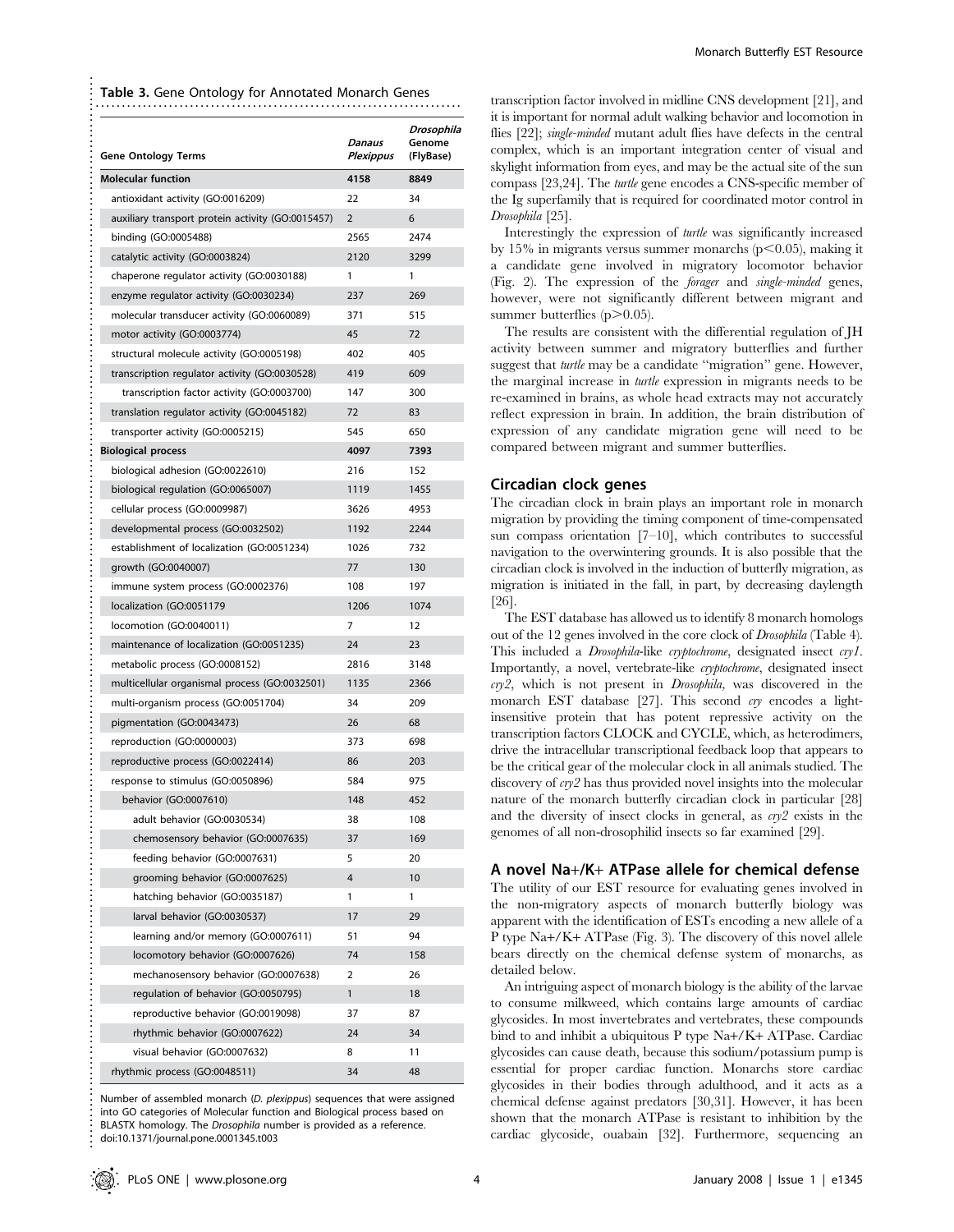

Figure 2. Expression profiles of selected genes between summer and migratory butterflies. Relative expression of the mRNA levels of allatotropin, juvenile hormone acid methyltransferase (JHAMT), takeout, juvenile hormone (JH) epoxide hydrolase, foraging, single-minded, and turtle were examined by qPCR. The analysis was performed on RNA from summer monarchs (three 12-animals sets of head RNA collected during summer 2005) and on RNA from migratory monarchs (three 12-animal sets of head RNA collected during fall 2005, and three 12-animals sets of head RNA collected during fall 2006). Only the 2005 RNA from migratory butterflies was used for analysis of single-minded and turtle gene expression. The results were normalized with rp49 and then averaged. The average level of each gene in the migrants was normalized to 1.0 for graphing. \*\*\* p<0.001, \*\* p<0.01, \* p<0.05 doi:10.1371/journal.pone.0001345.g002

extracellular domain involved in ouabain sensitivity revealed an amino acid change at a critical site (H122). Site-directed mutatgenesis of the naturally ouabain-sensitive Drosophila ATPase at this position (N122H) created a less sensitive enzyme [33]. Sequencing the extracellular domain from milkweed-feeding species closely related to monarch (i.e., the queen butterfly, Danaus gilippus) revealed that this amino-acid change was unique to  $D$ . plexippus [34].

We found two ESTs in the monarch database with high sequence similarity to this P type Na+/K+ ATPase. When these ESTs were

| Gene                     | <b>FST Database</b>                | <b>Proposed Function in</b><br>Drosophila clock          |
|--------------------------|------------------------------------|----------------------------------------------------------|
| period                   |                                    | Clock gene                                               |
| timeless                 |                                    | Clock gene                                               |
| Clock                    |                                    | <b>Transcription factor</b>                              |
| cycle                    | RF01012R2H07f1                     | <b>Transcription factor</b>                              |
| cryptochrome1            | BF14.3182.C1.Contig3165            | Circadian photoreceptor                                  |
| cryptochrome2            | BF01037B1G10.f1<br>BF01044A2F01 f1 | N/A                                                      |
| casein kinase II α       | BF14.2950.C1.Contig2954            | Phosphorylates PERIOD                                    |
| casein kinase II $\beta$ | BF14.801.C1.Contig886              | Forms tetramer with alpha<br>subunit $(\alpha_2\beta_2)$ |
| shaqqy                   | BF14.370.C1.Contig413*             | Phosphorylates TIMELESS                                  |
| double-time              | BF01044A2C10f1*                    | Phosphorylates PERIOD                                    |
| vrille                   | BF14.1188.C1.Contig1279            | Represses Clk transcription                              |
| Pdp1ε                    | BF01047A2E04.f1*                   | Activates Clk transcription                              |
| slimb                    |                                    | Ubiquitin-proteasome<br>degradation of PERIOD            |

Table 4. Clock Genes Represented in Monarch EST Database

 $*$ 3' UTR only.

.....................................................................................

For clock genes not found in the EST database, we cloned the complete open reading frames and 3'untranslated regions, which were then used to search the database using BLASTN. The proposed functions in Drosophila clock are from [54]. doi:10.1371/journal.pone.0001345.t004

translated and aligned with the previously reported monarch sequence, an additional amino acid change was identified within this ouabain-sensitive domain (Fig. 3). This change is a result of not one but two nucleotide transversions; the CAG codon encoding glutamine is replaced by the GTG codon encoding valine  $(CA \rightarrow GT)$ . Interestingly, this particular position (amino acid 111) also has been shown to be important for ouabain sensitivity; amino acid substitutions produced by a random mutagenesis in the sheep a1 Na+/K+ ATPase at this site conferred ouabain resistance (Q111L, Q111R, Q111H) [35]. Lastly, when both position 111 and 122 were mutated in the same clone, ouabain resistance was higher than when a single mutation was present [36]. It is quite likely that the Na+/K+ ATPase variant present in the EST database is more resistant to ouabain than the allele previously reported.

# Single nucleotide polymorphisms and microsatellites as genetic markers

The identification of single nucleotide polymorphisms (SNPs) and microsatellite polymorphisms will be useful for population studies of monarch butterflies at the species and subspecies levels. As nearly 300 individual wild butterflies collected from three states (Massachusetts, Minnesota, and Texas) were used to construct the EST library (Table 1), high polymorphism levels are expected to be present within the library. We took advantage of this expectation to identify SNPs and polymorphisms between microsatellite sequences.

To find reliable SNPs, we used a ''double-hit'' criterion in which each allelic variant must be represented by two or more ESTs (see Methods). Indeed, 1599 double-hit SNPs were identified from the 3,486 contigs (Dataset S2). To find microsatellites, we searched for tandem repeat sequences of 2, 3, 4, and 5 nucleotide repeats within our EST database. We identified 1333 potential microsatellites, and 98 of these exhibited polymorphism (Table 5, Dataset S2).

These SNPs and microsatellite polymorphisms can be used to more extensively address the long-standing question of the population structure of North American monarchs. Tagging studies have shown that monarchs from the Eastern United States of America (USA) overwinter in Mexico, while monarchs from the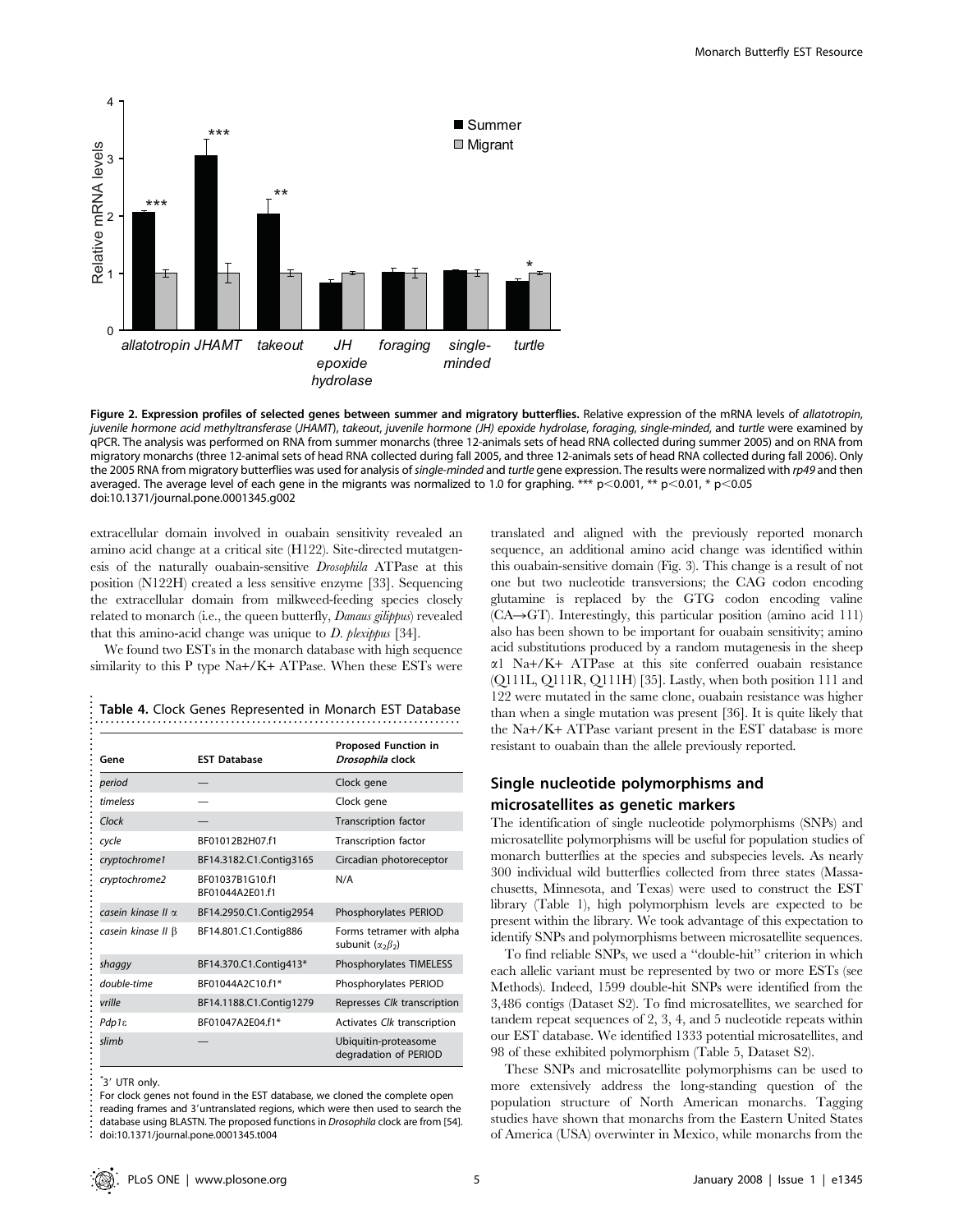

Figure 3. Na+/K+ ATPase in monarch butterflies. A. Electropherogram of valine codon in the BF01056B1B12.fl EST. B. Partial sequence of the Na+/K+ ATPase from the monarch, queen butterfly (Danaus gilippus), and sheep. H1 and H2 are transmembrane domains. The residues in bold in the sheep sequence have been shown by mutagenesis to confer ouabain resistance when mutated, and positions 111 and 122 are indicated [35]. The Monarch-EST sequence is from two EST clones (BF01056B1B12.fl & BF01017B2C11.fl) from the monarch EST database. The Monarch-Previous sequence is the previously reported monarch sequence which has an amino acid change at one critical site (shown in red) [32,34]. Both of the EST sequences have a second amino acid change at a second critical site (shown in green). The queen butterfly sequence has neither change [34]. doi:10.1371/journal.pone.0001345.g003

Western USA (west of the Rocky Mountains) overwinter in California [37]. Thus, it has been hypothesized that the Eastern and Western monarchs are two geographically isolated populations. Prior genetic studies using mtDNA [38,39] have shown that Eastern and Western (and non-migrating South American) monarchs are rather homogenous with no clear population structure. [Also, Eanes and Koehn [40] found little variation in allozyme alleles within Eastern monarchs].

In addition to the issues of population structure, the SNPs and microsatellite polymorphisms found in our EST database will be useful for analyzing genetic differences between naturally occurring migrating (North American) and non-migrating (South American) subspecies [41,42]. Furthermore, the SNP data could be used to identify genes that are evolving under natural selection (e.g., [43]).

### Conclusions

To our knowledge, the monarch brain EST resource provides the first analysis of a brain transcriptome for any butterfly species. Our results show that the EST database will be valuable for examining the molecular control of many aspects of monarch butterfly biology. Likewise, the results suggest that extensive, unbiased analysis of differential gene expression between summer and migratory butterflies using high-density microarrays of all 9484 unique sequences will be informative for uncovering the genes involved in migratory behaviors. The SNPs and microsatellite polymorphisms offer important genetic markers for more rigorous analysis of North American monarch population structure and subspecies differences between migrating and non-migrating monarchs, than has been possible previously. Our monarch EST

| <b>Table 5. Microsatellites Found in Monarch ESTs</b> |  |
|-------------------------------------------------------|--|
|                                                       |  |

| <b>Repeat Size</b> | Repeat $#$ | Total | Polymorphic* |
|--------------------|------------|-------|--------------|
|                    | >5         | 511   | 61           |
| 3                  | >3         | 739   | 29           |
|                    | >3         | 64    | 3            |
|                    | >3         | 19    | 5            |

doi:10.1371/journal.pone.0001345.t005

the stage for the cloning of the monarch butterfly genome. MATERIALS AND METHODS

resource adds significantly to the expanding, comparative genomic data already available in Lepidoptera [44]. The resource also sets

### Monarchs used for cDNA library

A total of 298 monarch butterfly brains were collected to construct the cDNA library (Table 1). Mid-summer, late-summer, and fall butterflies were obtained to ensure transcripts from both reproductive and diapuasing/migratory animals were represented in the library. Mid-summer butterflies were caught between August 11–14, 2004, near Greenfield, Massachusetts, USA (latitude  $42^{\circ}59'N$ , longitude 72°60'W) by Fred Gagnon, late-summer butterflies were caught between September 5–7, 2004, near Cannon Falls, Minnesota, USA (latitude 44°52'N, longitude 92°90'W) by Tim Murphy, and migrating butterflies were collected from roosts between October 19–10, 2004 near Eagle Pass, Texas, USA (latitude  $28^{\circ}71'N$ , longitude  $100^{\circ}49'W$ ) by Carol Cullar. Midsummer butterflies were housed in cages outside, and late-summer and fall butterflies were housed in glassine envelopes in incubators with controlled temperature  $(18^{\circ}C)$ , humidity  $(70\%)$ , and lighting (which mimicked the prevailing outdoor light-dark conditions) for less than one week prior to brain collections. The butterflies were fed 15% sucrose every other day.

Brains were collected in both the morning and the afternoon to increase chances of including circadian-controlled transcripts. Fresh brains were dissected in  $0.5 \times$  RNAlater (Ambion). Brains did not include the photoreceptor layer of the eye.

To confirm that the Texas butterflies were in diapause, the female abdomens were dissected to determine reproductive status; none contained mature oocytes.

cDNA library construction, sequencing, and analysis The W. M. Keck Center for Comparative and Functional Genomics (University of Illinois at Urbana-Champaign) carried out the following using the protocol of [45]:

Total RNA was extracted from each group of brains above using Trizol (Invitrogen), and equal amounts of RNA from midsummer, late-summer, and fall (migratory) butterflies were pooled. PolyA+ RNA was purified from the total RNA mix using the Oligotex Direct mRNA kit (Qiagen). The mRNA was reverse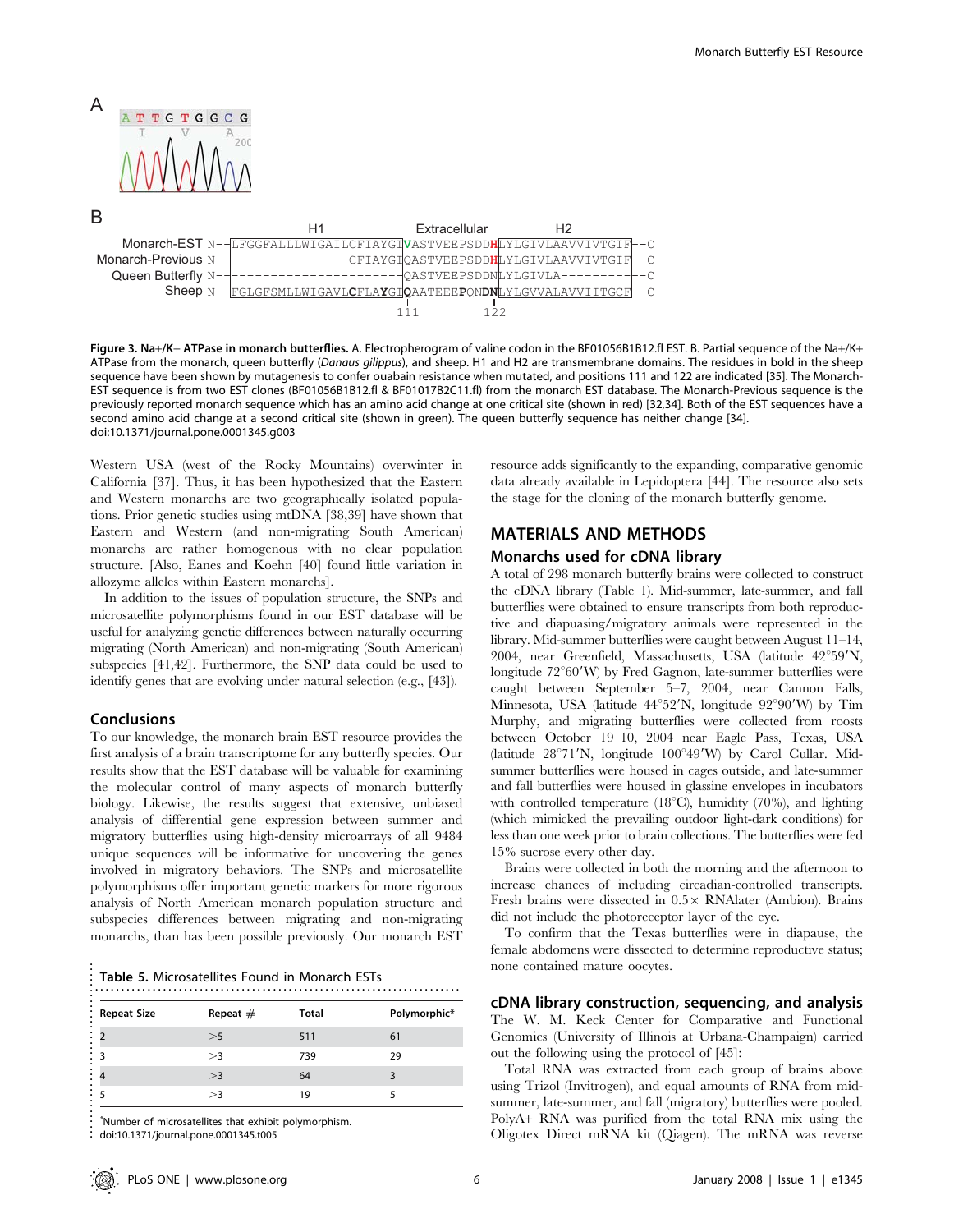transcribed using a polydT primer with a tag sequence appended. Double-stranded cDNAs larger than 800 bp were directionally cloned into a NotI and EcoRI digested pBS II SK(+) vector (Stratagene). After normalizing the primary library, 10,176 clones were sequenced to a redundancy of 41%. The average insert size of 12 clones was 1.7 kb (based on PCR of inserts). This library was then subtracted, and another 11,063 clones were sequenced.

The 5' ends of the inserts were sequenced with a single pass. Sequences with a length of more than 200 base pairs after the quality trimming process were considered ''high-quality'', while sequences that failed at this stage were called ''low quality''. Next, the vector sequence was removed. If the remaining sequence length was less than 200 base pairs, then the sequence was called ''short insert'' and was removed from further analysis. Lastly, sequences were ''filtered'' for possible contaminants such as the E. coli genome, vector DNA, mitochondrial DNA, ribosomal RNA, and viral DNA using BLASTN. The remaining sequences were the ''clean'' sequence set. The raw sequences from the ''clean'' set (available in Dataset S1) were assembled into contigs using Phrap, and the vector sequences were trimmed from the contigs. All contigs were inspected manually using Consed, and a nonredundant database search detected false contigs.

## Differential gene expression studies between

### summer and migratory butterflies

Summer butterflies were reared outdoors in western Massachusetts by Fred Gagnon. Adults were held in cages outside until mating was observed, which is indicative of mature reproductive status. On September 1, 2005 whole heads from 36 butterflies were collected and divided into three 12-animal sets for total RNA analysis.

Migrating butterflies were caught in Texas by Carol Cullar (October 17, 2005; October 16, 2006) and housed in an incubator for one week at  $18^{\circ}$ C prior to head collections. To confirm diapause status, 10 female abdomens were dissected and no mature oocytes were found. In addition, five male abdomens were dissected, and ejaculatory duct/tubular gland wet weights were less than 16 mg. Overwintering males have low reproductive organ weights [46], while males housed in summer conditions  $(25^{\circ}C, 16)$  hrs light per day) have ejaculatory duct/tubular gland wet weights that average 32.4 mg [47]. Whole heads were collected from 36 of the 2005 migrants and 36 of the 2006 group; each of the two groups was divided into three 12-animal sets for RNA analysis.

Total RNA was prepared from each set of summer or migrating heads using Trizol (Invitrogen), and pigments were removed from the total RNA using charcoal purification.

Real-time PCR was performed using Taqman PCR primer/ probe sets, and  $rp49$  was used as control. For each candidate gene, the EST used for primer design was: allatotropin, BF01058B2A04.f1; juvenile hormone acid methyltransferase, BF01030B2G02.f1; takeout, BF01062B1H01.f1; juvenile hormone epoxide hydrolase, BF01057A1H08.f1; foraging, BF01042B1A03.f1; single-minded, BF01007X1C02.f1; and turtle, BF01052B1D11.f1. The primers and probe for  $np49$  were described previously [7]. The other primers and probes were as follows  $(F = forward primer, R = reverse primer,$ P = probe, all 5'-3'); allatotropinF: CCCGAGGGTTGGTAAAC-TTCA, allatotropinR : GGCTCGTGTTGCTCAATCCT, allatotropinP: FAM- AGCCCGTAGCTTTGGAAAACGCGA-BHQ1; juvenile hormone acid methyltransferaseF: GAACATCACGCCATGGA-TAACA, juvenile hormone acid methyltransferaseR: CGAAGTTCATC-AGGCAGTTCAC, juvenile hormone acid methyltransferaseP: FAM-CAGCTTCACGCGGCTCGACATAGA-TAMRA; takeoutF: TCAGAACCAGTGCTACATTTTAAGGA, takeoutR: TGTTGT-ATCCATTTTAAACCCAGAAA, takeoutP: FAM-CTAACGGTT-

ACAGGATTGAAGGGTCA-BHQ1; juvenile hormone epoxide hydrolaseF: ATGATTTAAGGGAGAGGTTGCTACA, juvenile hormone epoxide hydrolaseR: AACCGTAAGTGAAGCCTGAATTTTC, juvenile hormone epoxide hydrolaseP: FAM-TCGGCCATTTCAGCCTC-CTC-BHQ1; foragingF: CCTTCAACCAGCTTATCTC, foragingR: TCATCGCCAACATCCT, foragingP: FAM- ACGCTCGATGA-AATCCGCACCA-BHQ1; single-mindedF: GCCGTCACCGAGC-TGAAG, single-mindedR: TGGCGTCCAGGAAGATGAG, singlemindedP: FAM-ATGTTCATGTTCCGCGCCTCGC-TAMRA; and turtleF: GGGTCAAACACAAGGCCATAAC, turtleR: ACG-GACAGTATGATGGCCACTA, turtleP: FAM-TCGTTGGAGG-GATATTGTTCTTC-TAMRA.

### SNP and microsatellite identification

To identify SNPs in the EST database, trimmed EST sequences were assembled into contigs using Phrap developed by Phil Green (University of Washington) (http://www.phrap.org/). SNPs were predicted using the SEAN program (http://zebrafish.doc.ic.ac. uk/Sean/) [48]. To reduce the number of false SNPs due to sequencing or reverse transcription errors, the search for SNPs was restricted to contig regions with at least four-fold coverage, and a SNP was defined as a base variation that is present in at least two EST sequences. To remove sequences with potential sequencing errors, 15 base pairs on either side of the polymorphic position were compared to the consensus; if a second polymorphism was detected, this sequence read was eliminated from the analysis.

Microsatellite repeats were identified using a custom PERL script [49] on *Phrap* assembled contigs and singlet sequences. The location and size of each microsatellite is listed in the supplemental material. Default cutoffs (more than 5 repeats for 2bp, more than 3 repeats for 3bp, 4bp, and 5bp) were used for positive identification. Polymorphisms were detected by visual inspection of all microsatellites using a contig viewer program (sean.jar) provided in the SEAN program package. Summaries and details for both SNPs and microsatellites are provided in Supporting Dataset S2.

# SUPPORTING INFORMATION

Dataset S1 Monarch Butterfly ESTs. A compressed FASTA file contains all the EST sequences in the monarch database. Found at: doi:10.1371/journal.pone.0001345.s001 (4.67 MB ZIP)

Dataset S2 SNPs and Microsatellites in the Monarch EST Database. A compressed file contains detailed information of SNPs and mcirosatellites in the monarch EST database, which includes summaries for both SNPs and microsatellites. Access to the sequence information and position for each SNP and microsatellite is also provided.

Found at: doi:10.1371/journal.pone.0001345.s002 (17.63 MB ZIP)

### ACKNOWLEDGMENTS

We thank the members of the Keck Center for Comparative and Functional Genomics at the University of Illinois at Urbana-Champaign for constructing the monarch brain EST resource and for their tireless help with this project. We also thank Danielle Metterville for technical assistance; Carol Cullar, Fred Gagnon, and Tim Murphy for supplying the monarch butterflies; Patricia Beldade and Anthony Long for providing the PERL script for the microsatellite analysis; and Adriana Briscoe for helpful discussions and suggesting the SNP and microsatellite analyses.

### Author Contributions

Conceived and designed the experiments: SR HZ AC. Performed the experiments: HZ AC. Analyzed the data: HZ AC SR. Wrote the paper: SR HZ AC.